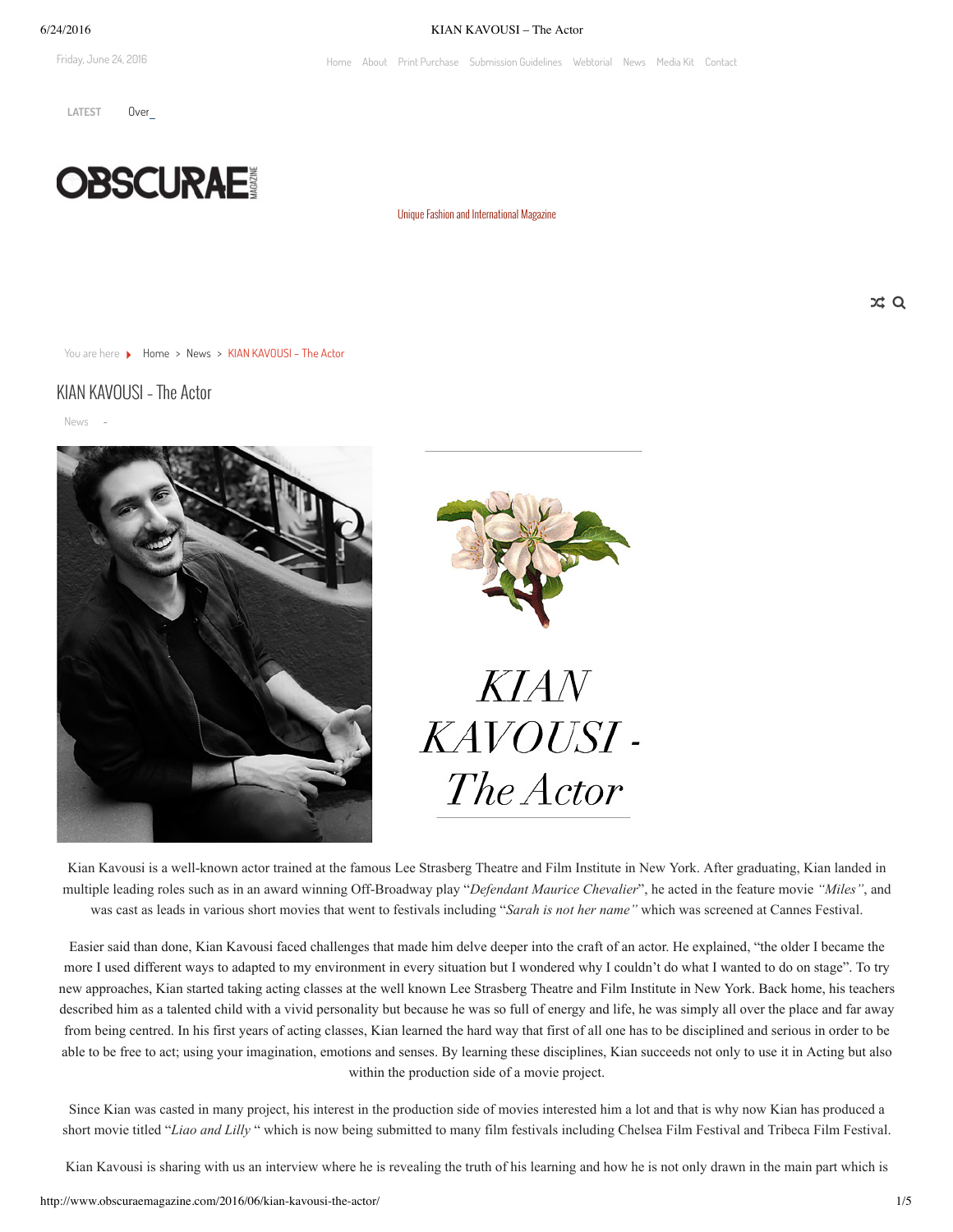6/24/2016 KIAN KAVOUSI – The Actor the acting side but also the producing side of a movie.



1. When did you decide that acting in Film and Theatre is a career in the Arts path that was for you?

As a child, I was always magnified by the performances that actors delivered in movies. I did not understand why but as a young child they took me on a journey full of emotions. Intuitively, I tried to copy the actors, simply for the fact that I wanted the characters to continue living, wondering how

their lives would continue once my mother turned the TV off. This triggered me to learn and try to play different characters. Actors caught my imagination and thoughts and made me think long afterwards, teaching me how big life is and that there is more to what I was living. I imitated their behaviours and little by little I enjoyed being different in front of different people. It excited me. Whenever my parents were at work I would secretly sneak to the TV and watch whatever tapes that we had at home; to be entertained but also to see new characters and stories". It was the beginning of my urge to learn more about how to portray different people.

# 2. What do you love about acting, and how does it contribute and fulfil your personality?

I love the story telling and the arch and transformations of my characters. You can be who you want to be, do what you want to do and still stay within the frame and live it full on, on the journey until the end. I love exploring what it is to be, think and feel what moves other people. It helped me to expand my horizon. I am constantly facing different characters with different personalities and features and I try to make them mine when I perform. However, the deeper you get into their psychology and sociology the more you understand where these characters come from, what they went through or experienced, both happy or not, and what they have to say and teach. Acting is such a thrilling subject. You get the chance to see

不 **TOP**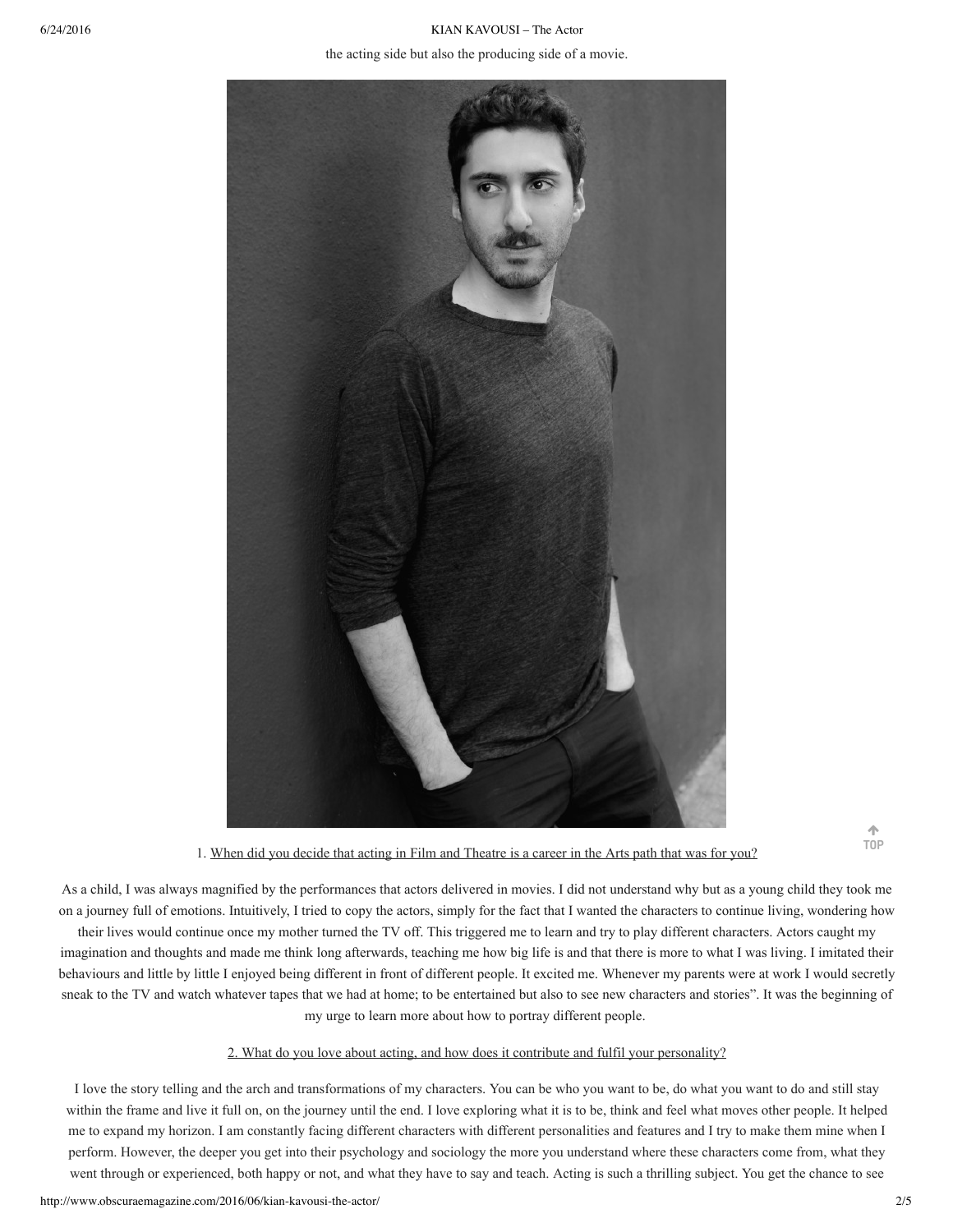### 6/24/2016 KIAN KAVOUSI – The Actor

how people live, how they feel and why they act in that certain way, that the writer wanted the actor to play.



3. As a producer, how was your experience working with a director and sharing your creative ideas and perspectives.

不 **TOP**

As a produce you have to work with a director that shares the same artistic vision and who shares the same values. Both artists must be able to work together, like the fingers with the hand in order to caption this vision. For my project, I chose to work with Gigi Kremer. We both wanted to capture a sociological approach to our movie. From my previous experience with Gigi, I have observed that she can communicate her views of the scenes to the actors so well by explaining them the big picture and their characters motivations. She directs them but from an actors perspective. Since she has and comes from an acting background, actors could understand her fully and of course be focused and work at their full potential.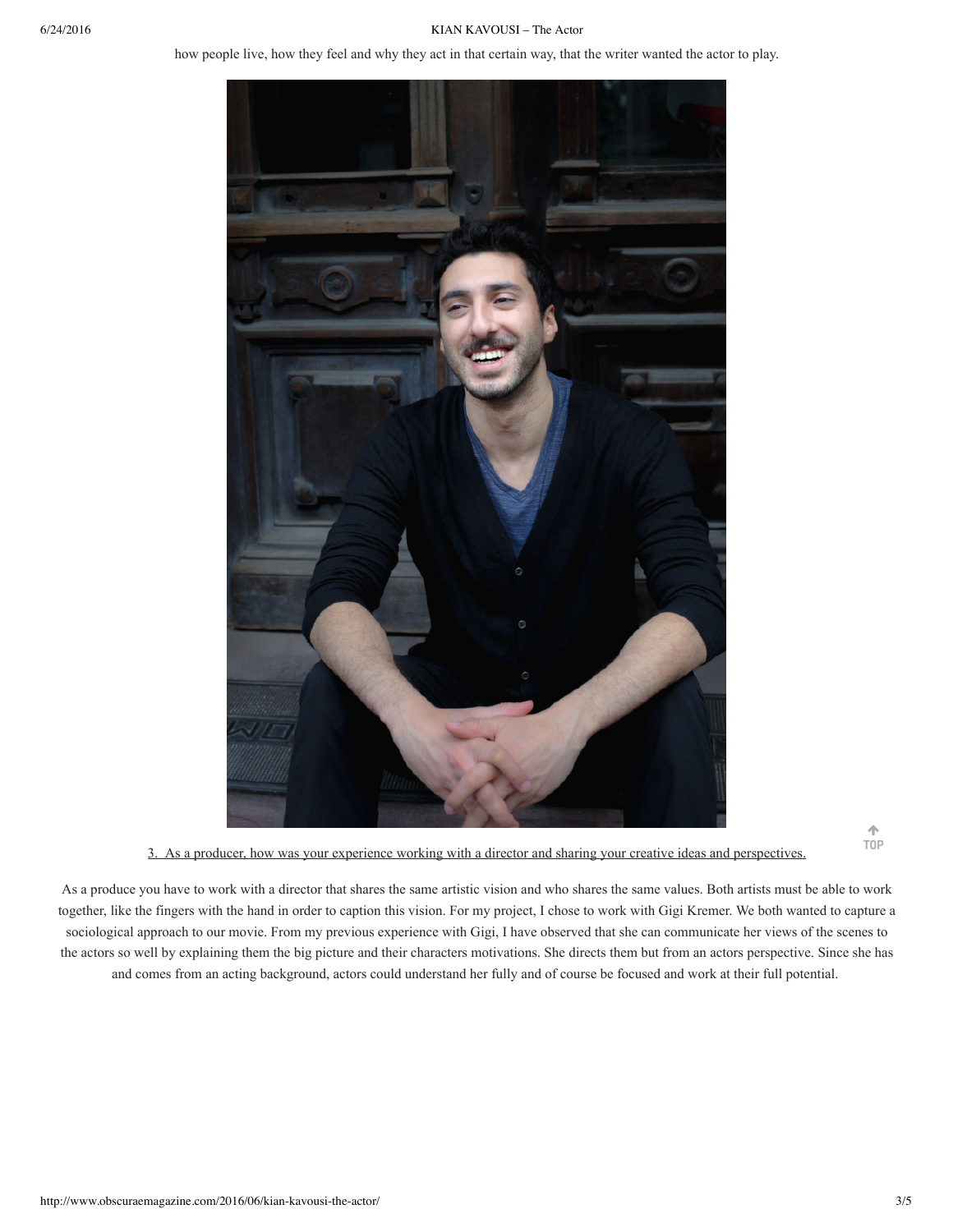6/24/2016 KIAN KAVOUSI – The Actor



4. Do you want to be a successful Actor or Producer?

A successful Actor. However, it is hard to define success because everyone has his or her own definition. My understanding of success mig different to anybody else's. But I think the key components would be that you feel what you are doing is right and good for you and yourself, being able to make progress and always being a happy and positive good human being. For me success would mean that I am getting closer to my dreams of being in front of the camera as an actor mainly, that is what I am aiming for. Meanwhile, I also enjoy the production side of a movie, organizing the filming, creating possibilities and communicating my creative vision to the actors. That is why I like to be acting in my own project, as I am myself capturing the artistic element that I want to be portrayed and the message that is communicated in my movie. I am mainly an actor. **TOP**

个